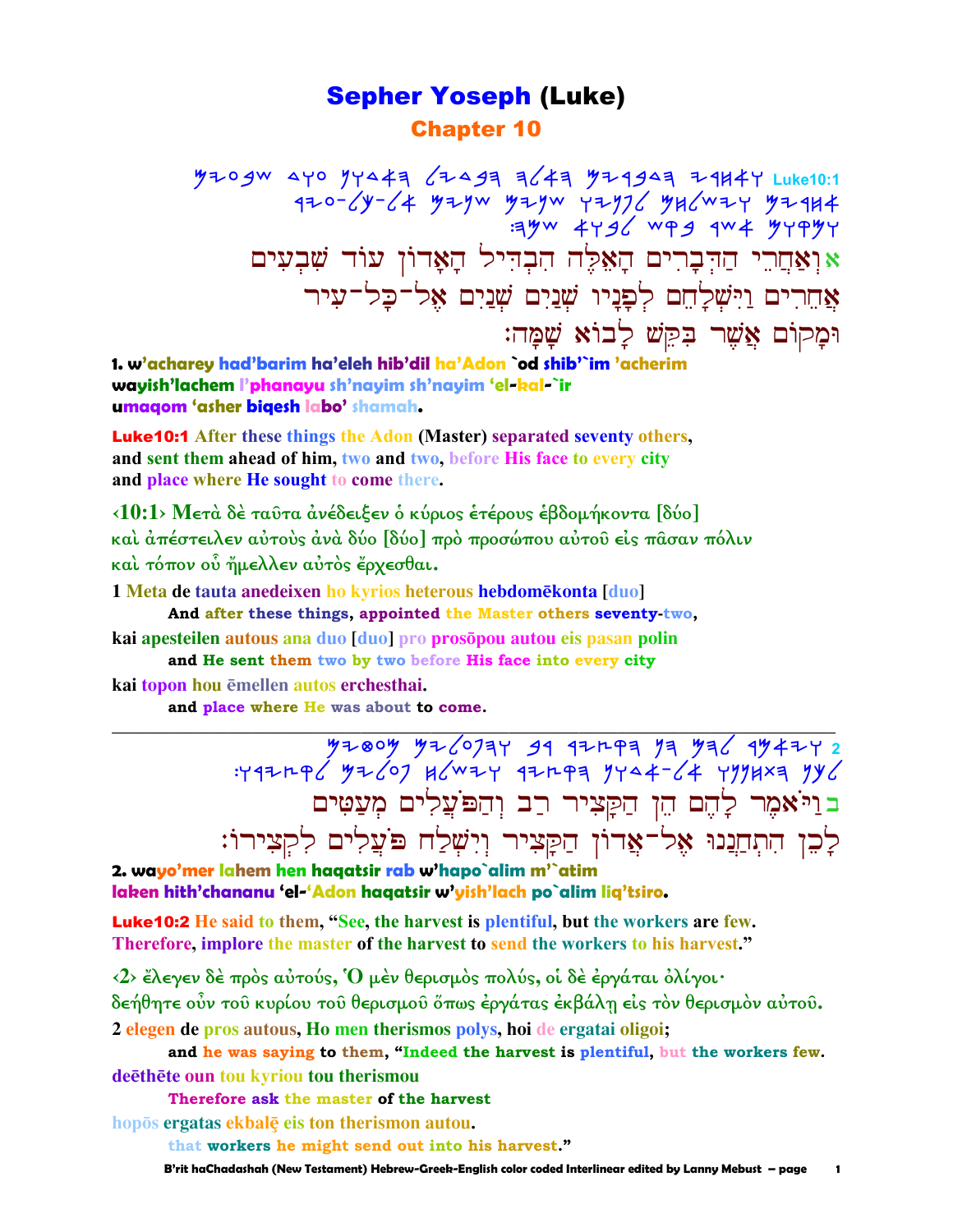$.97945$   $.979$   $.979$   $.999$   $.999$   $.999$   $.9994$   $.9994$   $.9994$   $.9994$   $.9994$   $.9994$ גלכוּ־נַא הִנֵּה אַנֹכִי שֹׁלֵחַ אֶתְכֶם כִּשְׁלֹחַ כִּבְשִׂים בֵּין זָאֲבִים:

3. l'ku-na' hinneh 'anoki sholeach 'eth'kem kish'loach k'basim beyn z'ebim.

**Luke10:3** "Now go, behold, I send you out as lambs among wolves."

<3> υπάγετε· ίδου αποστέλλω υμας ως άρνας έν μέσω λύκων.

3 hypagete; idou apostellō hymas hōs arnas en mesō lykōn.

"Go. Behold I send you as lambs in the midst of wolves."

 $77269$  464 </r> 464 +67 +67 +67 +67 +684;<br>-y14 +67 +67 +684; דאל־תִּשׂאוּ כִים וַלֹּא תַרְמִיל וְלֹא נִעֲלִים וְאֲל־תִּשְׁאֲלוּ לְשָׁלוֹם־אִישׁ בַּדַּרֵהִ:

4. 'al-tis'u kis w'lo' thar'mil w'lo' n'`alim w'al-tish'alu lish'lom-'ish badare'k.

**Luke 10:4** "Do not take a pouch, nor a bag, nor sandals, and do not ask of the peace of anyone on the way."

<4> μή βαστάζετε βαλλάντιον, μή πήραν, μή ύποδήματα, και μηδένα κατά την όδον άσπάσησθε.

4 mē bastazete ballantion, mē pēran, mē hypodēmata,

"do not carry a purse, nor a beggar's bag, nor sandals,

kai mēdena kata tēn hodon aspasēsthe.

and no one along the way greet."

 $777$   $777$   $7796$   $976$   $897$   $1994$   $1994$   $994$   $149x$   $194$   $194$   $1976$   $1976$ הוּלְכָל־בַּיָת אֱשֶׁר תַּבֹאוּ שַׁם אָמְרוּ בָרְאשׁוֹנַה שַׁלוֹם לַבַּיִת הַזֶּה: 5. ul'kal-bayith 'asher tabo'u sham 'im'ru bari'shonah shalom labayith hazeh.

**Luke10:5** "Into every house that you enter there, first say, 'Peace be to this house."

 $\langle 5 \rangle$  είς ήν δ' αν είσέλθητε οικίαν, πρώτον λέγετε, Ειρήνη τω οϊκω τούτω. 5 eis hēn d' an eiselthēte oikian, prōton legete, Eirēnē tō oikō toutō.

"into what and ever house you enter, first say, 'peace to this house."

 $7999760$  approximately young the condrom where when the condrom when the condrom that the condrom of the condrom of the condrom of the condrom of the condrom of the condrom of the condrom of the condrom of the condrom of וּוְהָיָה כִּי יִהְיֵה־שָׁם בֵּן־שַׁלוֹם וְנַח עַלַיו שִׁלוֹמִכֵם ואם־לֹא אליכם ישוּב:

6. w'hayah ki yih'yeh-sham ben-shalom w'nach `alayu sh'lom'kem w'im-lo' 'aleykem yashub.

**Luke10:6** "And it happens if there is a man of peace there, your peace shall rest on him. But if not, it shall return to you."

<6> καὶ ἐὰν ἐκεῖ ἦ υἱὸς εἰρήνης, ἐπαναπαήσεται ἐπ' αὐτὸν ἡ εἰρήνη ὑμῶν·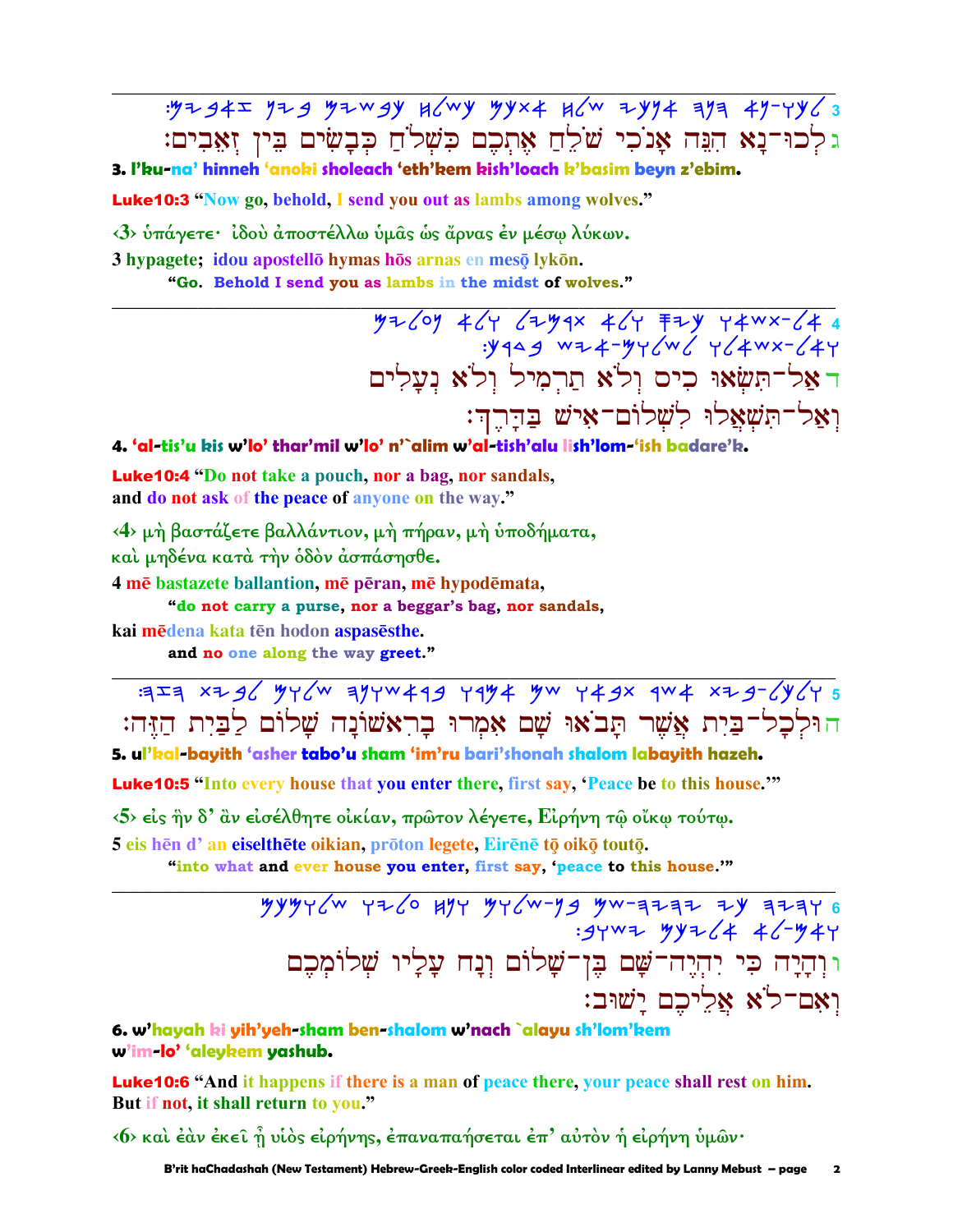εί δέ μή γε, έφ' ύμας ανακάμψει.

6 kai ean ekei ę huios eirenes, epanapaesetai ep' auton he eirene hymon;

"and if there there is a son of peace, shall rest upon him your peace.

ei de mē ge, eph' hymas anakampsei.

Otherwise, on you it shall return."

 $\frac{my}{3}$   $\frac{my}{4}$   $\frac{3}{4}$   $\frac{3}{4}$   $\frac{3}{4}$   $\frac{3}{4}$   $\frac{3}{4}$   $\frac{3}{4}$   $\frac{3}{4}$   $\frac{3}{4}$   $\frac{3}{4}$   $\frac{3}{4}$   $\frac{3}{4}$   $\frac{3}{4}$   $\frac{3}{4}$   $\frac{3}{4}$   $\frac{3}{4}$   $\frac{3}{4}$   $\frac{3}{4}$   $\frac{3}{4}$   $\frac{3}{4}$   $\frac{3}{4}$  :x + g / x + g y y o = x - / 4 y q y w / / o y 7 = + y 4 4 + y זוּבַבַּיִת הַהוֹּא תֵּשָׁבוּ וְתֹאֹכְלוּ וְתִשְׁתוּ מֵאֲשֶׁר יִנַּתֵן לַכֵם כִּי רַאוּי הַפּוֹעֵל לְשָׂכָרוֹ אַל־תִּסְעוּ מִבַּיִת לְבָיִת:

7. ubabayith hahu' tesh'bu w'tho'k'lu w'thish'tu me'asher yinathen lakem ki ra'uy hapo`el lis'karo 'al-tis'`u mibayith l'bayith.

**Luke 10:7** "In that house, stay and eat and drink from what they give to you, because a worker is worthy of his wages. Do not travel from house to house."

 $\langle 7 \rangle$  έν αύτῆ δέ τῆ οἰκία μένετε έσθίοντες και πίνοντες τα παρ' αυτών· άξιος γάρ ὁ ἐργάτης τοῦ μισθοῦ αὐτοῦ. μὴ μεταβαίνετε ἐξ οἰκίας εἰς οἰκίαν. 7 en autē de tē oikia menete esthiontes kai pinontes ta par' autōn;

"In same and the house remain eating and drinking the things with them. axios gar ho ergatēs tou misthou autou. mē metabainete ex oikias eis oikian.

For worthy is the worker of his wage. Do not move from house to house."

 $749$  Y  $49x$   $4W4$   $470$   $\sqrt{948}$ חוכל־עיר אַשר תַבֹאוּ בַה וְקִבְּלוּ אֶתְכֶם אָכְלוּ אֵת־אֲשֵׁר יַשִׂימוּ לִפִניכם:

8. w'kal-`ir 'asher tabo'u bah w'qib'lu 'eth'kem 'ik'lu 'eth-'asher yasimu liph'neykem.

**Luke10:8 "Any city which you enter into it** where they welcome you, eat what they place before you."

<8> και είς ήν αν πόλιν είσέρχησθε και δέχωνται υμας, εσθίετε τα παρατιθέμενα υμιν 8 kai eis hēn an polin eiserchēsthe kai dechōntai hymas,

"and into whichever city you enter and they receive you,

esthiete ta paratithemena hymin

eat the things being set before you"

9 14747 7×7 74747 744 7494 1994 7495<br>4 354 794 1945 744 4/Yyy 744 744 טוַרִפִאוּ אֶת־הַחוֹלִים אֲשֶׁר בְקִרְבָה וָאָמְרוּ לָהֵם קַרִבָה אֱלִיכֶם מַלְכוּת הַאֱלֹהִים:

9. w'riph'u 'eth-hacholim 'asher b'gir'bah w'im'ru lahem qar'bah 'aleykem mal'kuth ha'Elohim.

**Luke 10:9 "Heal the sick that are within it.**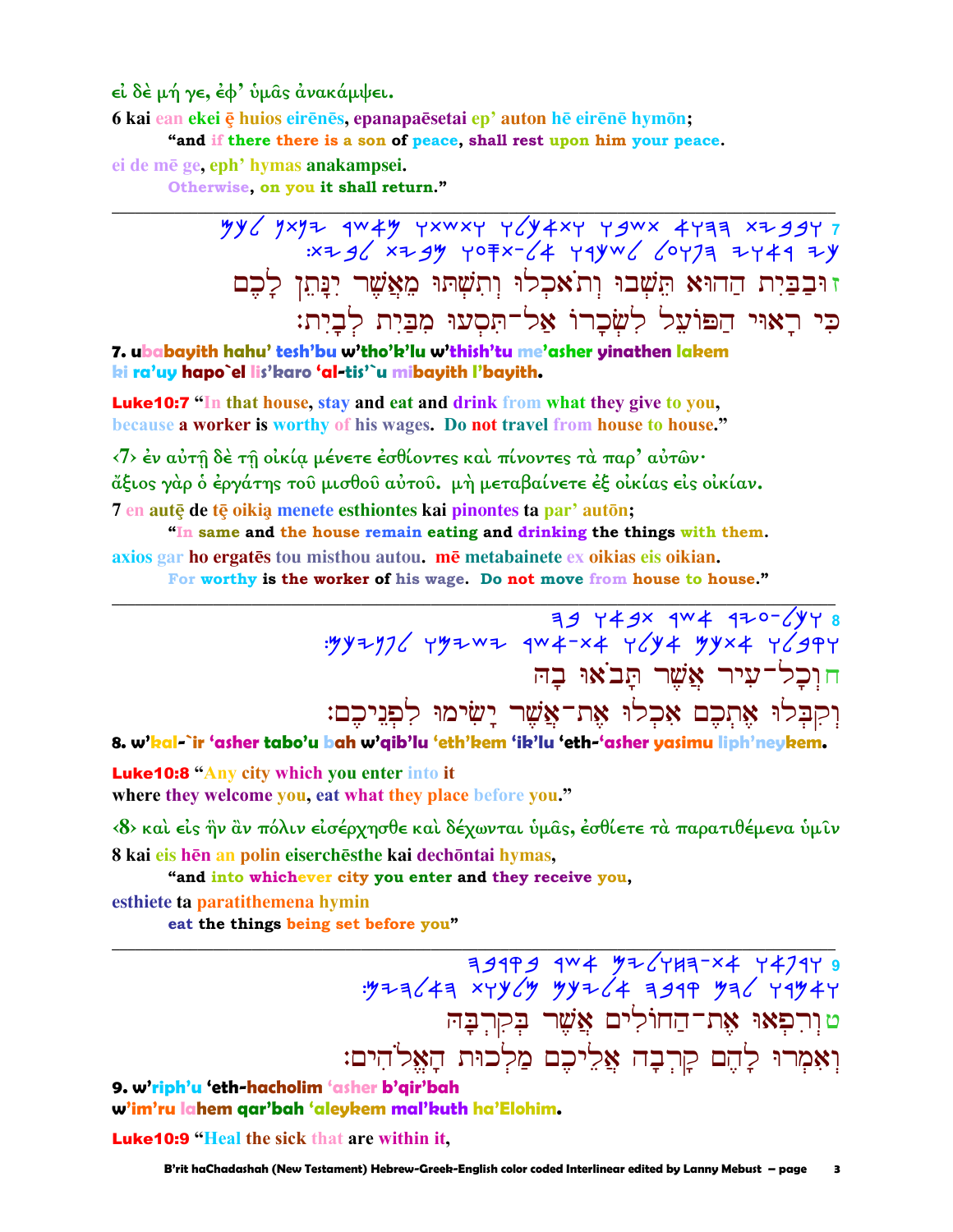and say to them, 'The kingdom of the Elohim has drawn near to you."

<9> και θεραπεύετε τους έν αύτη άσθενεις

καὶ λέγετε αὐτοῖς, "Ηγγικεν ἐφ' ὑμᾶς ἡ βασιλεία τοῦ θεοῦ.

9 kai therapeuete tous en autę astheneis kai legete autois,

"and heal the ones in it who are sick and say to them,

Eggiken eph' hymas he basileia tou theou.

has come near to you the kingdom of the Elohim."

\*\*\*\* 76997 467 39 749x 9W4 970-647 10 יוְכָל־עִיר אֲשֶׁר תָּבֹאוּ בָה וִלֹא יִקַבְּלוּ אֵתְכֶם וִיצַאתֵם אֱל־רְחוֹבוֹתֵיהַ וַאֲמַרְתֵּם:

10. w'kal-`ir 'asher tabo'u bah w'lo' y'qab'lu 'eth'kem witsa'them 'el-r'chobothevah wa'amar'tem.

Luke10:10 "Any city that you enter in it where they do not welcome you, go out to its streets and say,"

<10> είς ην δ' αν πόλιν είσέλθητε και μη δέχωνται υμάς,

έξελθόντες είς τας πλατείας αυτής είπατε,

10 eis hēn d' an polin eiselthēte kai mē dechōntai hymas,

"into what and ever city you enter and they do not receive you,

exelthontes eis tas plateias autēs eipate.

having gone out into its streets say,"

יא אַף אֶת־עֲפַר עִירְכֶם אֲשֶׁר בִּרַגְלִינוּ נִנַעֲרֵהוּ לַכֵם רַק יָדֹעַ תֵּדְעוּ כִּי קַרְבָה מַלִכוּת הַאֵּלֹהִים:

11. 'aph 'eth-`aphar `ir'kem 'asher b'rag'leynu n'na`arehu lakem raq yado`a ted'`u ki qar'bah mal'kuth ha'Elohim.

**Luke10:11 "Even** the dust of your city which clings on our feet we shake off at you! Just know for certain that the kingdom of the Elohim has drawn near."

 $\langle 11 \rangle$  Καί τον κονιορτον τον κολληθέντα ήμιν έκ της πόλεως ύμων είς τους πόδας άπομασσόμεθα ὑμῖν· πλὴν τοῦτο γινώσκετε ὅτι ἤγγικεν ἡ βασιλεία τοῦ θεοῦ.

11 Kai ton koniorton ton kollēthenta hēmin ek tēs poleōs hymōn

even the dust having clung to us from your city

eis tous podas apomassometha hymin;

to thefeet we shake off against you.

plēn touto ginōskete hoti ēggiken hē basileia tou theou.

But know this that has come near the kingdom of the Elohim.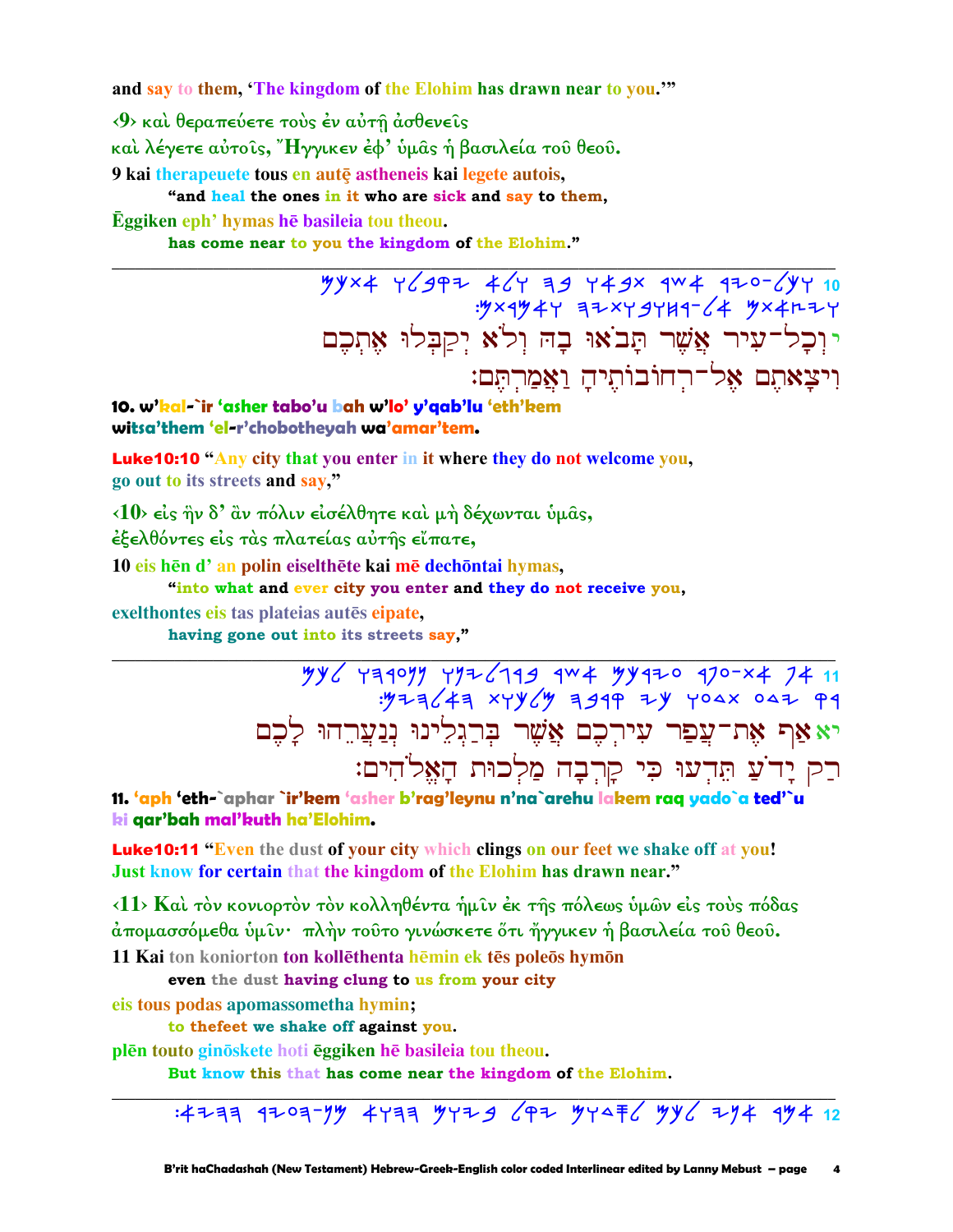# יב אֹמֵר אֲנִי לָכֶם לִסְדוֹם יֵקַל בַּיּוֹם הַהוּא מִן־הָעִיר הַהִיא: 12. 'omer 'ani lakem lis'dom yegal bayom hahu' min-ha`ir hahi'.

**Luke 10:12 "I** say to you that it shall be more bearable in that day for Sedom than for that city."

<12> λέγω υμιν ότι Σοδόμοις έν τη ημέρα έκείνη άνεκτότερον ἔσται ἢ τῆ πόλει ἐκείνῃ. 12 legō hymin hoti Sodomois en tē hēmerą ekeinē

I say to you that for Sodom in that day

## anektoteron estai ē tē polei ekeinē.

it shall be more bearable than with that city.

 $7427r-x79$  y  $274$  y  $772q$ y y  $274q$  $11F9$  ywog y f y gapg ywog aw xyaygan zy :Y 9WY 174Y PW9 Y9WZ 19Y 46 YYAZH9Y יגאוֹי לַךְ כּוֹרָזִין אוֹי לְךְ בִּית־צָיְדָה כִּי הַגִּבוּרוֹת אֲשֶׁר נַעֲשׂוֹ בִקְרִבְּכֶן אָלוּ נַעֲשׂוֹ בָּצוֹר וּבְצִידוֹן הֲלֹא כִבָר יַשְׁבוּ בִּשַׂק וַאָּפֵר וַשָּׁבוּ:

13. 'oy l'ak Korazin 'oy l'ak Beyth-Tsay'dah ki hag'buroth 'asher na`aso b'qir'b'ken 'ilu na`aso b'Tsor ub'Tsidon halo' k'bar yash'bu b'saq wa'epher washabu.

**Luke10:13 "Woe to you, Korazin! Woe to you, Beyth Tsaidah!** For if the acts of power that had been done in your midst had been done in Tsor and Tsidon, would they not already sat in sackcloth and ashes and repented?"

 $\langle 13 \rangle$  θύαί σοι, Χοραζίν, ούαί σοι, Βηθσαϊδά· ὅτι εί έν Τύρω

καὶ Σιδῶνι ἐγενήθησαν αἱ δυνάμεις αἱ γενόμεναι ἐν ὑμῖν, πάλαι ἂν ἐν σάκκω και σποδώ καθήμενοι μετενόησαν.

13 Quai soi, Chorazin, quai soi, Bēthsaida, hoti ei en Tyrō kai Sidōni

"Woe to you, Chorazin, woe to you, Bethsaida because if in Tyre and Sidon egenēthēsan hai dynameis hai genomenai en hymin,

had occurred the miracles having happened in you,

palai an en sakkō kai spodō kathēmenoi metenoēsan.

long ago in sackcloth and ashes sitting they would have repented."

יד אָכֵן לְצוֹר וְצִידוֹן יֵקַל בַּדִּין מִכֶּם:

14. 'aken l'Tsor w'Tsidon yegal badin mikem.

**Luke10:14 "Surely it shall be more bearable for Tsor and Tsidon** in the judgment than for you."

<14> πλήν Τύρω και Σιδώνι άνεκτότερον έσται έν τη κρίσει ή υμίν.

14 plēn Tyrō kai Sidōni anektoteron estai en tē krisei ē hymin.

"but for Tyre and Sidon it shall be more bearable in the judgment than for you"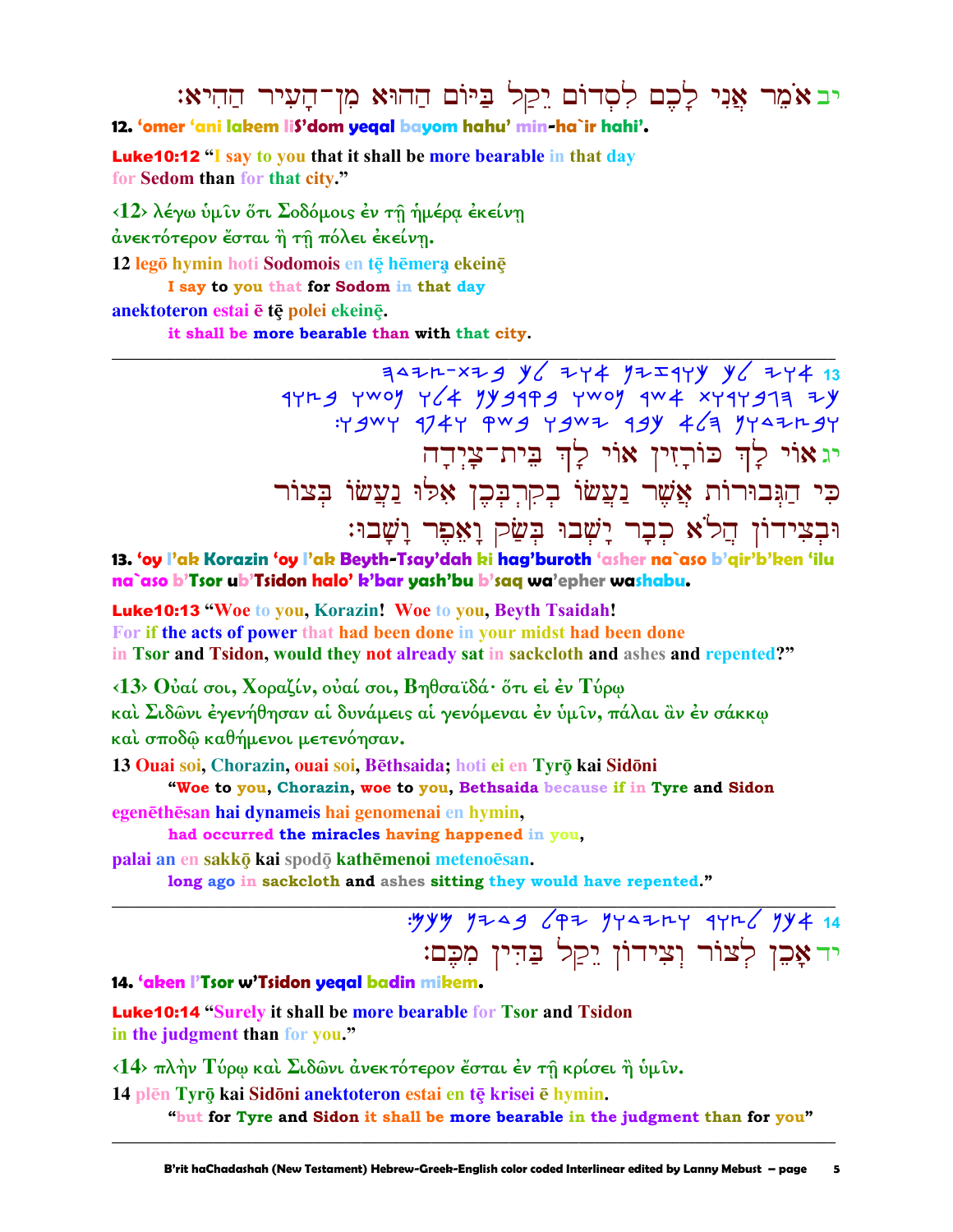15 ۶۲۷ 19۲–۲۳۳<br>۲۳۴ ۵۵-۶۳۳ ۹۶۲–۳۳۳ ۲۹۲۹۳ ۶/۲–۳۷۲ ×۲۲۵۰۰ טו ואת כפר־נחום אֲשֶׁר עַד־הַשָּׁמַיִם הִתְרוֹמַמִתְ אֵל־שִׁאוֹל תּוּרֵדי:

15. w'at' K'phar-Nachum 'asher `ad-hashamayim hith'romam't' 'el-Sh'ol turadi.

**Luke10:15 "You, Kaphar Nachum, who have exalted to the heavens,** shall be brought down to Sheol!"

<15> και σύ, Καφαρναούμ, μή έως ουρανού υψωθήση; έως του άδου καταβήση. 15 kai sv, Kapharnaoum, mē heos ouranou huvōthēsē?

"and you Capernaum, surely not up to the heavens shall you be exalted? heōs tou hadou katabēsē.

To Hades you shall come down."

2xy4 yyx4 3xy33Y 0yyw 4y3 2/4 yy2/4 0yyw3 16<br>2yy4 x4 3xy4 4y3 2xy4 3xy3y4 3xy4 3xy4 4y3; טזהשׁוֹמַעַ אַלִיכִם אַלַי הוּא שׁוֹמֵעַ וְהַבּוֹזֶה אָתְכֶם אוֹתִי הוּא בוֹזֵה וְהַבּוֹזֵה אוֹתִי הוּא בוֹזֵה אֵת־אֲשֶׁר שָׁלַחֲנִי:

16. hashome`a 'aleykem 'elay hu' shome`a w'habozeh 'eth'kem 'othi hu' bozeh w'habozeh 'othi hu' bozeh 'eth-'asher sh'lachani.

**Luke10:16** "The one who listens to you and he is listening to Me. The one who rejects you and he rejects Me; and the one who rejects Me and he rejects the One who sent Me."

 $\langle 16 \rangle$  Ό ακούων υμών εμού ακούει, και ο αθετών υμας εμε αθετεί·

δ δε έμε άθετων άθετει τον άποστείλαντά με.

16 Ho akouōn hymōn emou akouei, kai ho athetōn hymas eme athetei;

"the one listening to you, listens to Me, and the one rejecting you rejects Me. ho de eme atheton athetei ton aposteilanta me.

But the one rejecting Me, rejects the One having sent Me."

FIFWYS WIOSWA YSYWIY 17 yywg yyzxxx yzoyyy yzawa-y1 yyzya4 yay4zy יז וַיַּשׁוּבוּ הַשָּׁבְעִים בִּשְׂמְחָה וַיֹּאמְרוּ אֲדֹנִינוּ גַּם־הַשָּׁדִים נִכְנָעִים תַּחְתֵּינוּ בִשְׁמֶךְ:

17. wayashubu hashib'`im b'sim'chah

wayo'm'ru 'Adoneynu gam-hashedim nik'na`im tach'teynu bish'meak.

**Luke 10:17** The seventy returned with joy and said, "Our Adon (Master), even the demons are subjugated beneath us in Your name."

<17> Υπέστρεψαν δε οι εβδομήκοντα [δύο] μετά χαρας

λέγοντες, Κύριε, καὶ τὰ δαιμόνια ὑποτάσσεται ἡμῖν ἐν τῷ ὀνόματί σου.

17 Hypestrepsan de hoi hebdomēkonta [duo] meta charas legontes,

and returned the seventy-two with joy saying,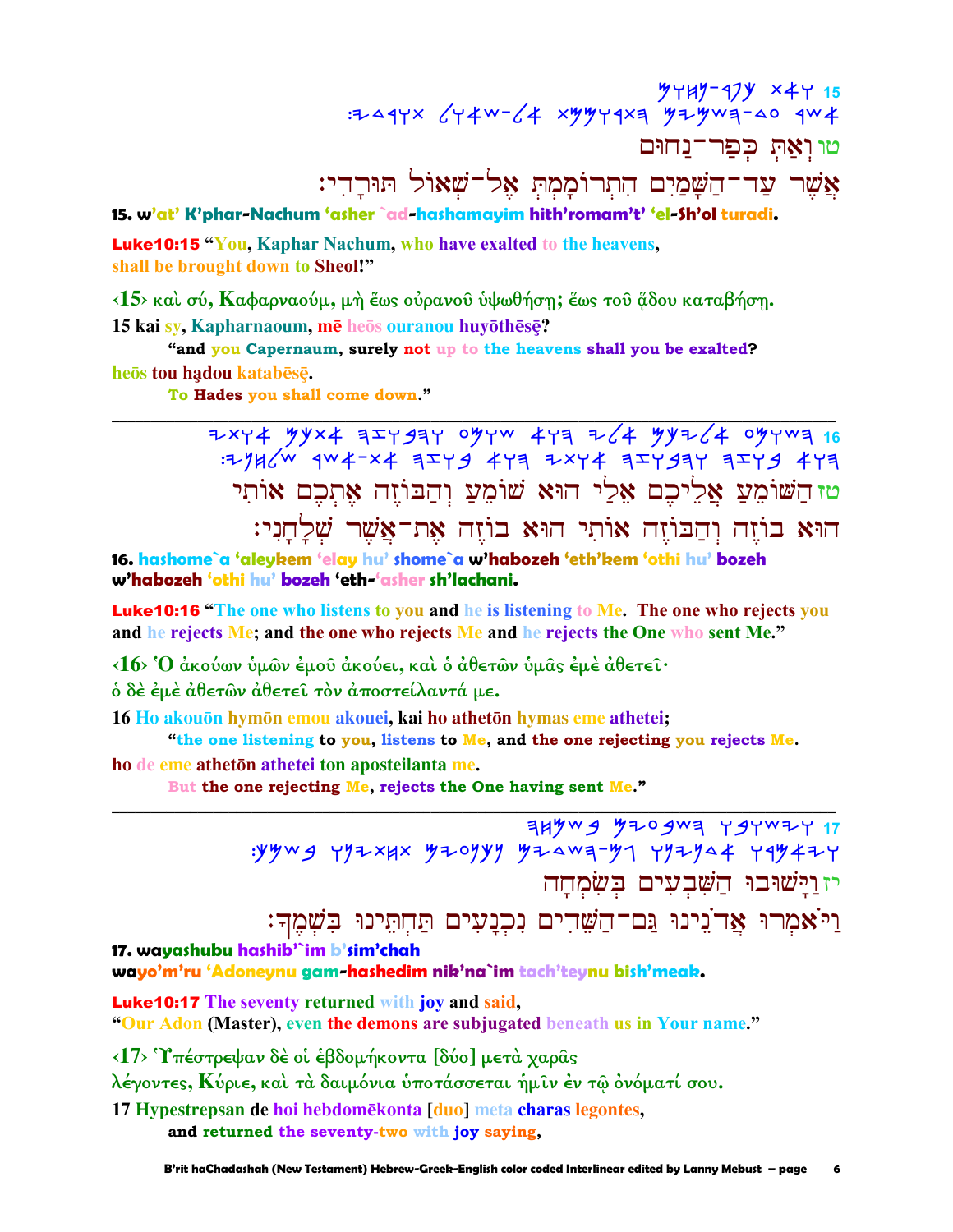Kyrie, kai ta daimonia hypotassetai hēmin en tō onomati sou. "Master, even the demons submit to us in Your name."

> : 524 W + 74 W + 74 W + 74 W + 74 W + 74 W + 74 W + 74 W + 74 W + 74 W + 74 W + 74 W + 74 W + 74 W + 74 W + 74 יחוַיֹּאמִר אַלִיהֵם רָאִיתִי אֵת־הַשָּׂטָן נֹפִל כַּבְּרָק מִן־הַשָּׁמָיִם:

18. wayo'mer 'aleyhem ra'ithi 'eth-hasatan nophel kabarag min-hashamayim.

Luke10:18 And He said to them, "I saw the satan falling like lightning from the heavens."

<18> είπεν δέ αύτοις, Έθεώρουν τον Σαταναν ως άστραπήν έκ του ούρανου πεσόντα. 18 eipen de autois, Etheoroun ton Satanan

and He said to them, "I was seeing Satan

hōs astrapen ek tou ouranou pesonta.

like lightning from the heavens having fallen."

 $7739904$   $79404$   $79404$   $7940$   $7940$   $7940$   $7940$   $7940$   $7940$   $7940$   $7940$   $7940$   $7940$   $7940$   $7940$   $7940$   $7940$   $7940$   $7940$   $7940$   $7940$   $7940$   $7940$   $7940$   $7940$   $7940$   $7940$   $7940$   $7940$   $7940$   $7940$ יט הִנֵּה הִשָּׁלַטְתִּי אֶתְכֶם לְדִר<sup>ֹ</sup>הִ עַל־נְחָשִׁים וְעַקְרַבִּים וְעַל כָּל־גְּבוּרַת הָאֹיֵב וְכָל־דָבָר לֹא יַזִּיק לָכֶם:

19. hinneh hish'lat'ti 'eth'kem lid'ro'k `al-n'chashim w'`aq'rabbim w'`al kal-g'burath ha'oyeb w'kal-dabar lo' yaziq lakem.

**Luke10:19 "**Behold, I have given you authority to tread upon serpents and scorpions and over all the power of the enemy, and nothing shall harm you."

<19> ίδού δέδωκα ύμιν την εξουσίαν του πατείν επάνω όφεων καί σκορπίων, και έπι πάσαν την δύναμιν του έχθρου, και ούδεν ύμας ού μη άδικήση.

19 idou dedōka hymin tēn exousian tou patein epanō opheōn kai skorpiōn, "behold I have given to you the authority to walk on snakes and scorpions,

kai epi pasan tēn dynamin tou echthrou, kai ouden hymas ou mē adikēsē.

and on all the power of the enemy, and nothing you by any means may injure."

xyHyqa yyıxHx yıoyyy-qw4 yHywx-64 x4 59 y4 20<br>yıyy-yyu xyyy-qw4 6 yHyw-y4 iy כאַד בַּזֹאת אַל־תִּשְׂמְחוּ אֲשֶׁר־נִכְנַעִים תַּחְתֵּיכֶם הַרוּחוֹת כִּי אָם־שָׂמְחוּ עַל אֲשֶׁר־נִכְתְּבוּ שָׁמוֹתֵיכֶם בַּשַּׁמַיִם:

20. 'a'k bazo'th 'al-tis'm'chu 'asher-nik'na`im tach'teykem haruchoth ki 'im-sim'chu `al 'asher-nik't'bu sh'mothevkem bashamavim.

**Luke10:20 "But do not rejoice in this that the spirits are subjugated beneath you;** but rather, rejoice that your names are written in the heavens."

<20> πλήν έν τούτω μή χαίρετε ότι τα πνεύματα ύμιν υποτάσσεται, γαίρετε δέ ότι τα ονόματα υμών εγγέγραπται εν τοις ουρανοις. 20 plen en touto me chairete hoti ta pneumata hymin hypotassetai,

"but in this do not rejoice because the spirits submit to you, chairete de hoti ta onomata hymon eggegraptai en tois ouranois.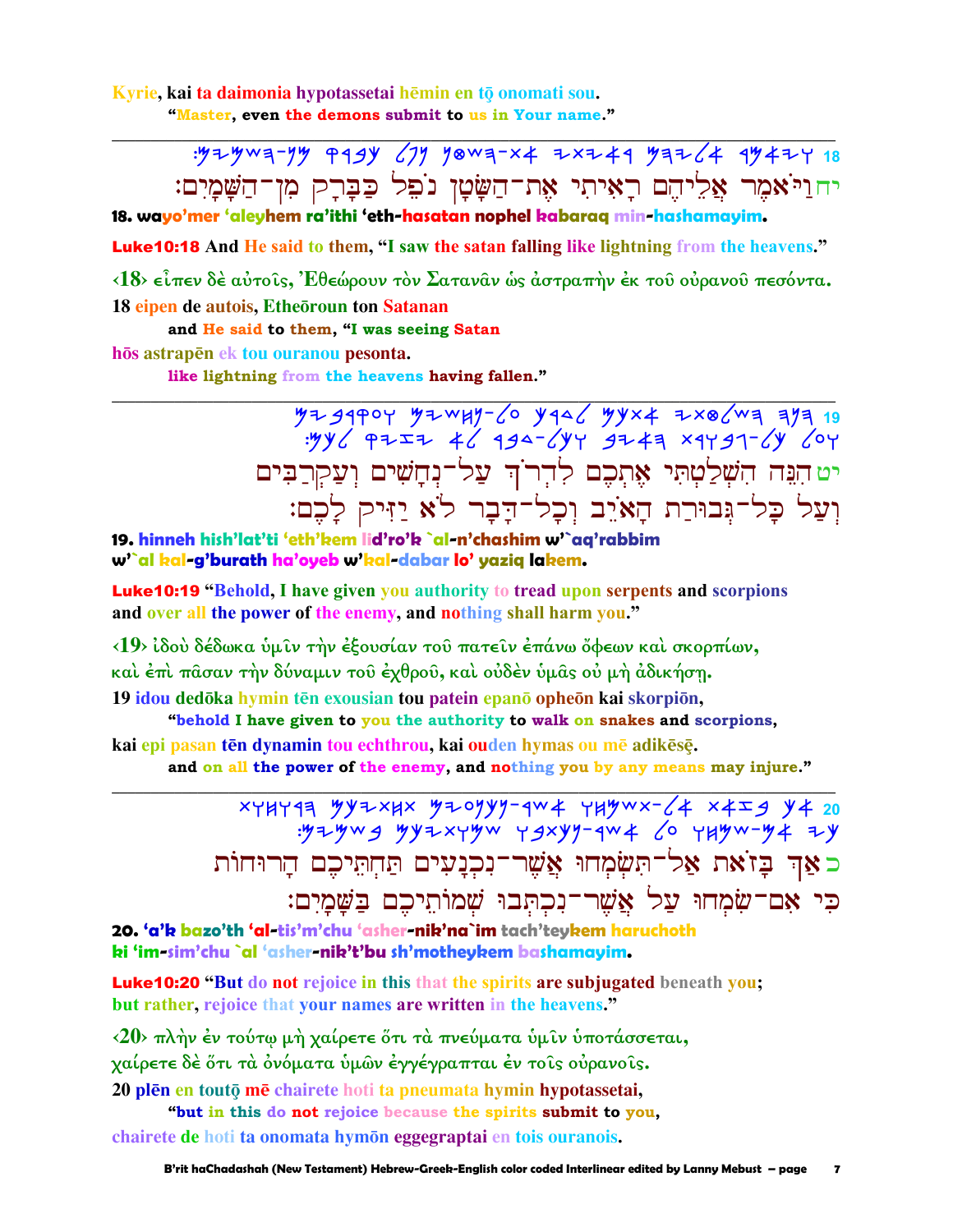but rejoice that your names have been recorded in the heavens."

WAPE HY44 OWYEZ R/O 4233 30W4 21  $x 4x\overline{f}$  7  $x y$   $r 447$   $y y 4$   $y y 4$   $y 4$   $y 4$   $y 4$   $y 4$   $y 4$   $y 4$   $y 4$ כאַ בַּשָּׁעָה הַהִיא עָלַץ יָהוּשֵׁעַ בִּרוּחַ הַקֹּדֵשׁ וַיֹּאמַר אוֹדְךָ אָבִי אֲדוֹן הַשָּׁמַיִם וְהָאָרֶץ כִּי הִסְתַּרְתָּ אֶת־אֶלֶה מִן־הַחֲכָמִים וְהַנְּבוֹנִים וְגִלִּיתָם לַעֹלֵלִים הֵן אָבִי כִּי־כֵן הָיָה רָצוֹן מִלְפָנִיךּ:

21. basha`ah hahi' `alats Yahushuà b'Ruach haQodesh wayo'mar 'od'ak 'Abi 'Adon hashamayim w'ha'arets ki his'tar'at 'eth-'eleh min-hachakamim w'han'bonim w'gilitham la`olalim hen 'Abi ki-ken hayah ratson mil'phaneyak.

**Luke10:21** At that hour  $\overline{OW}$   $\frac{4}{4}$  rejoiced in the Holy Spirit and said, "I thank You, My Father, Adon of the heavens and earth, that You have hidden these things from the wise and understanding and revealed them to infants. Yes, My Father, for this was the will before Your presence."

<21> Έν αύτη τη ώρα ήγαλλιάσατο [έν] τω πνεύματι τω άγίω και είπεν,

Έξομολογοῦμαί σοι, πάτερ, κύριε τοῦ οὐρανοῦ καὶ τῆς γῆς,

ότι άπέκρυψας ταῦτα ἀπὸ σοφῶν καὶ συνετῶν καὶ ἀπεκάλυψας αὐτὰ νηπίοις·

ναι ο πατήρ, ότι ούτως ευδοκία έγένετο έμπροσθέν σου.

21 En autē tē hōra ēgalliasato [en] tō pneumati tō hagiō

"in the same hour He was full of joy by the Spirit Holy

kai eipen, Exomologoumai soi, pater, kyrie tou ouranou kai tēs gēs,

and he said, I praise You, Father, Master of the heavens and earth,

hoti apekruuas tauta apo sophōn kai synetōn

that You concealed these things from the wise and intelligent

kai apekaluuas auta nēpiois;

and You revealed them to young children.

nai ho patēr, hoti houtos eudokia egeneto emprosthen sou.

Yes, Father, for thus it was well pleasing before You."

 $347$  7x(3)  $197$  7y 0472  $174$  724 x44 2(-174) (17 22  $347$  xy (16 y 3 A 1747 4W 4Y y 34 7X 6 347 7Y כב הַכּוֹל נִמְסַר־לִי מֶאֶת אָבִי וְאִין יוֹדֵעַ מִי הַבֵּן בִּלְתִּי הָאָב וּמִי הָאָב בִּלְתִּי הַבֵּן וַאֲשֶׁר יַחִפּוֹץ הַבֵּן לְגַלּוֹת לוֹ:

22. hakol nim'sar-li me'eth 'Abi w'eyn yode`a mi haben bil'ti ha'Ab umi ha'Ab bil'ti haben wa'asher yach'pots haben l'galoth lo.

**Luke 10:22 "All things are handed over to Me by My Father.** There is none who knows who the Son is except the Father, and who the Father is except the Son and whomever the Son desires to reveal him."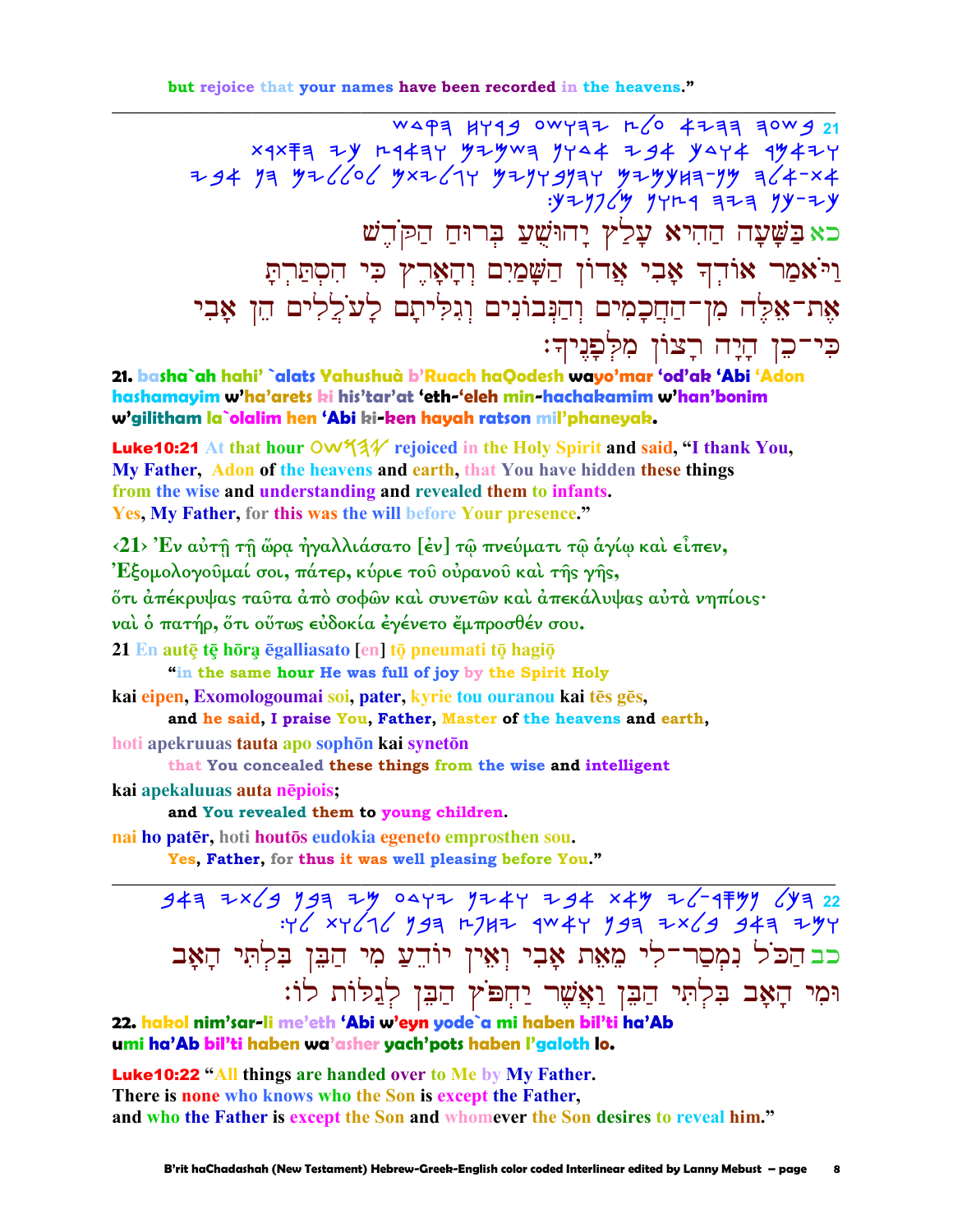**‹22› Πάντα µοι παρεδόθη ὑπὸ τοῦ πατρός µου, καὶ οὐδεὶς γινώσκει τίς ἐστιν ὁ υἱὸς εἰ µὴ ὁ πατήρ, καὶ τίς ἐστιν ὁ πατὴρ εἰ µὴ ὁ υἱὸς** 

**καὶ ᾧ ἐὰν βούληται ὁ υἱὸς ἀποκαλύψαι.** 

22 Panta moi paredothe hypo tou patros mou,

**"everything was handed over to Me by My Father,**

**kai oudeis ginskei tis estin ho huios ei m ho patr, kai tis estin ho patr**

**and no one knows who is the Son except the Father, and who is the Father ei mē** ho huios kai hō ean boulētai ho huios apokaluuai.

**\_\_\_\_\_\_\_\_\_\_\_\_\_\_\_\_\_\_\_\_\_\_\_\_\_\_\_\_\_\_\_\_\_\_\_\_\_\_\_\_\_\_\_\_\_\_\_\_\_\_\_\_\_\_\_\_\_\_\_\_\_\_\_\_\_\_\_\_\_\_\_\_\_\_\_\_\_\_\_\_\_\_\_\_\_\_\_\_\_\_\_\_\_**

**except the Son and to whomever wishes the Son to reveal him."** 

Mag +2a2m/x- (4 m724 23  $: yz + 4$   $y \times 4$   $y \times 4$   $x + x + 4$   $yz + 4$   $z = 4$   $x + 4$   $yz + 4$ כג וַיִּפֵן אֵל־תַּלְמִידַיו לִבדם וַיֹּאָמַר אַשְׁרֵי הָעִינַיִם הָרֹאוֹת אֵת אֲשֶׁר אַתָּם רֹאִים:

**23. wayiphen 'el-tal'midayu l'badam wayo'mar 'ash'rey ha`eynayim haro'oth 'eth 'asher 'atem ro'im.**

Luke10:23 **He turned to His disciples alone and said, "Blessed are the eyes that see what you see!"**

**‹23› Καὶ στραφεὶς πρὸς τοὺς µαθητὰς κατ' ἰδίαν εἶπεν, Μακάριοι οἱ ὀφθαλµοὶ οἱ βλέποντες ἃ βλέπετε.** 

23 Kai strapheis pros tous mathetas kat' idian eipen,

**and having turned to the disciples privately He said,**

**Makarioi hoi ophthalmoi hoi blepontes ha blepete.** 

**"Blessed are the eyes seeing what you see."** 

X4 XY496 YPWH YZ*9*9 YIY6'YY YI4I*9*Y YY6 IY4 9Y4 IY 24  $x$   $x$   $y$   $\sim$   $\zeta$   $y$   $\sim$   $\zeta$   $\zeta$   $\zeta$   $\zeta$   $\zeta$   $\zeta$   $\zeta$   $\zeta$   $\zeta$   $\zeta$   $\zeta$   $\zeta$   $\zeta$   $\zeta$   $\zeta$   $\zeta$   $\zeta$   $\zeta$   $\zeta$   $\zeta$   $\zeta$   $\zeta$   $\zeta$   $\zeta$   $\zeta$   $\zeta$   $\zeta$   $\zeta$   $\zeta$   $\zeta$   $\zeta$   $\z$  $:$ yoyw  $4$  /y y zoyw yx  $4$  qw  $4$ כדכי אֹמֵר אֲנִי לַכֵם נִבִיאִים וּמִלַכִים רַבִּים חַשִּׁקוּ לְרִאוֹת אֶת אֲשֶׁר אָתֶם רֹאִים וְלֹא רַאוּ וְלְשָׁמֹעַ אָת אֲשֶׁר אָהָם שֹׁמְעִים וְל<sup>ֹ</sup>א שָׁמְעוּ:

**\_\_\_\_\_\_\_\_\_\_\_\_\_\_\_\_\_\_\_\_\_\_\_\_\_\_\_\_\_\_\_\_\_\_\_\_\_\_\_\_\_\_\_\_\_\_\_\_\_\_\_\_\_\_\_\_\_\_\_\_\_\_\_\_\_\_\_\_\_\_\_\_\_\_\_\_\_\_\_\_\_\_\_\_\_\_\_\_\_\_\_\_\_**

**24. ki 'omer 'ani lakem n'bi'im um'lakim rabbim chash'qu lir'oth 'eth 'asher 'atem ro'im w'lo' ra'u w'lish'mo`a 'eth 'asher 'atem shom'`im w'lo' shame`u.**

Luke10:24 **"For I say to you, many prophets and kings have longed to see what you see, and did not see it, and to hear what you are hearing but did not hear it."**

**‹24› λέγω γὰρ ὑµῖν ὅτι πολλοὶ προφῆται καὶ βασιλεῖς ἠθέλησαν ἰδεῖν ἃ ὑµεῖς βλέπετε καὶ οὐκ εἶδαν, καὶ ἀκοῦσαι ἃ ἀκούετε καὶ οὐκ ἤκουσαν. 24 legō gar hymin** hoti polloi prophētai kai basileis ēthelēsan idein

**"for I say to you that many prophets and kings wanted to see ha hymeis blepete kai ouk eidan, kai akousai ha akouete what you see and they did not see them and to hear what you hear**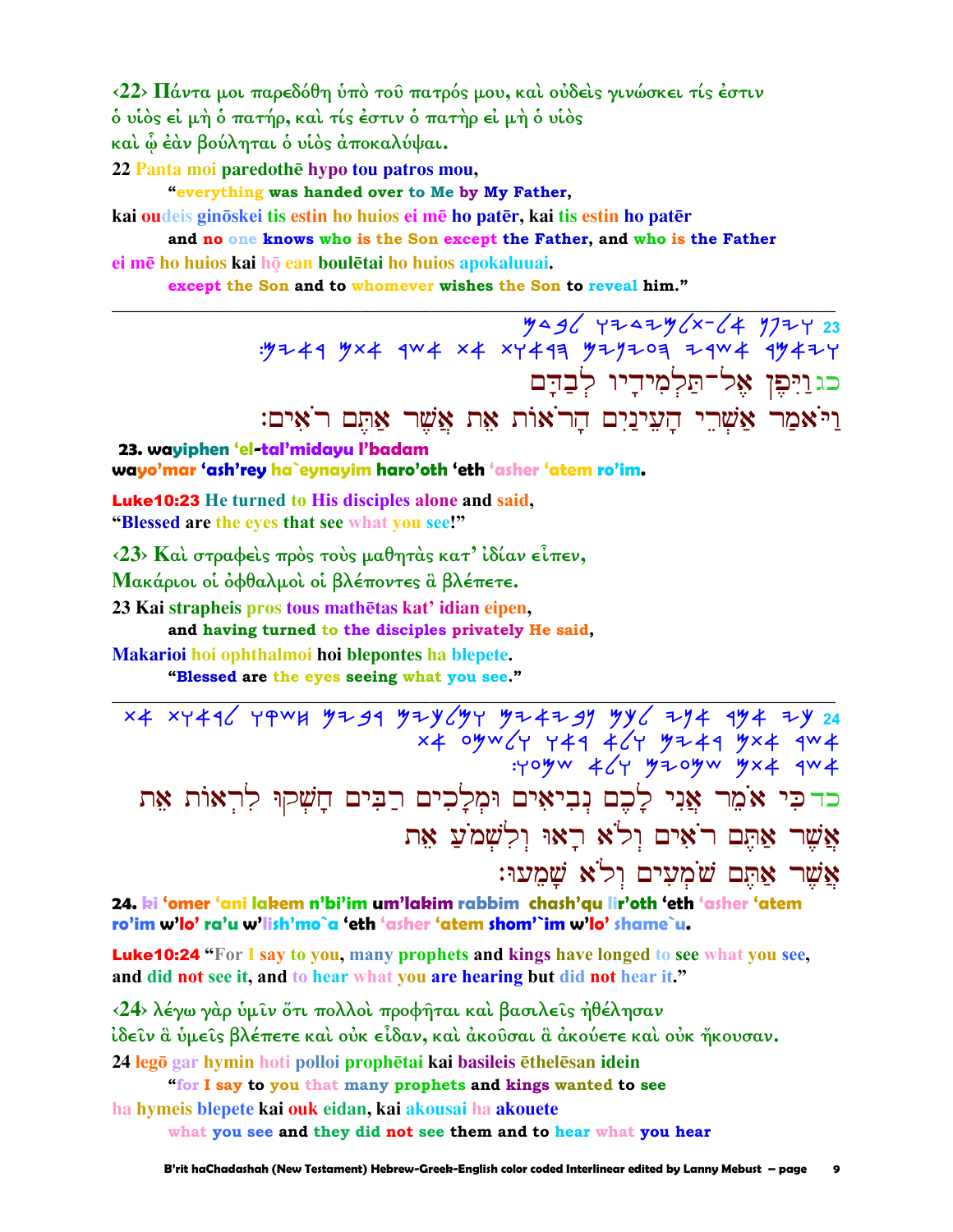#### kai ouk ekousan.

and they did not hear them."

 $7004 - 79$  7179 1942 727796 99 444 994 7972 : y ( y o = = = x w q = + y כהוְהִגֵּה חָכָם אֶחָד קָם לְנַסוֹתוֹ וַיֹּאמַר מוֹרֵה מַה־אַעֵשׂה וְאִירַשׁ חַיֵּי עוֹלם:

25. w'hinneh chakam 'echad gam l'nasotho wayo'mar Moreh mah-'e`eseh w'irash chayey `olam.

**Luke 10:25 Behold, a certain sage arose to test Him and said,** "Teacher, what should I do to take possession of eternal life?"

<25> Και ίδου νομικός τις άνέστη έκπειράζων αύτον λέγων, Διδάσκαλε, τί ποιήσας ζωήν αίώνιον κληρονομήσω; 25 Kai idou nomikos tis anestē ekpeirazōn auton legōn, and behold a certain lawyer stood up testing Him saying, Didaskale ti poiēsas zōēn aiōnion klēronomēsō? "Teacher, what having done life eternal shall I inherit?"

# : 4449 3x4 474 344x9 94x4-34 4764 47477 26 כו וַיֹּאמֶר אֶלָיו מַה־כָּתוּב בַּתּוֹרָה אֵיךְ אַתָּה קוֹרֵאָ:

26. wayo'mer 'elayu mah-kathub baTorah 'ey'k 'atah qore'.

**Luke10:26** He said to him, "What is written in the Law? How do you read it?"

 $\langle 26 \rangle$  ο δέ είπεν προς αύτόν, Έν τω νόμω τί γέγραπται; πως αναγινώσκεις;

26 ho de eipen pros auton, En tō nomō ti gegraptai? pōs anaginōskeis? and He said to him, "In the law what has been written? How do you read it?"

> $Y996^{-}$   $Y99$   $Y776$   $4777$   $X4$   $X974$   $Y$   $994$   $Y$   $907$   $Y$   $27$  $y + y + y$  yoq-x44 youy-64gy ya4y-64gy yw7y-64gy כזוַיַּעַן וַיֹּאמַר וְאָהַבְתָּ אֵת יָהוָּה אֱלֹהֵיךְ בִּכָל־לְבָבְךָ וּבִכָל־נַפִּשְׁךְ וּבִכָל־מִאֹדְךָ וּבִכָל־מַדָּעֲךְ וְאָת־רֵעֲךְ כָּמוֹךְ:

27. waya`an wayo'mar w'ahab'at 'eth Yahúwah 'Eloheyak b'kal-l'bab'ak ub'kal-naph'sh'ak ub'kal-m'od'ak ub'kal-mada`aak w'eth-re`aak kamoak.

Luke10:27 He answered and said, "You shall love 3734 your El with all your heart, and with all your soul, and with all your strength, and with all your knowledge, and your neighbor as yourself."

 $\langle 27 \rangle$  δ δέ άποκριθείς είπεν, Άγαπήσεις κύριον τον θεόν σου έξ όλης [της] καρδίας σου και έν όλη τη ψυχη σου και έν όλη τη ισχύϊ σου καὶ ἐν ὅλη τῆ διανοία σου, καὶ τὸν πλησίον σου ώς σεαυτόν.

27 ho de apokritheis eipen, Agapeseis kyrion ton theon sou and having answered he said, "You shall love YHWH your El ex holēs [tēs] kardias sou kai en holē tē psychē sou kai en holē tē ischui sou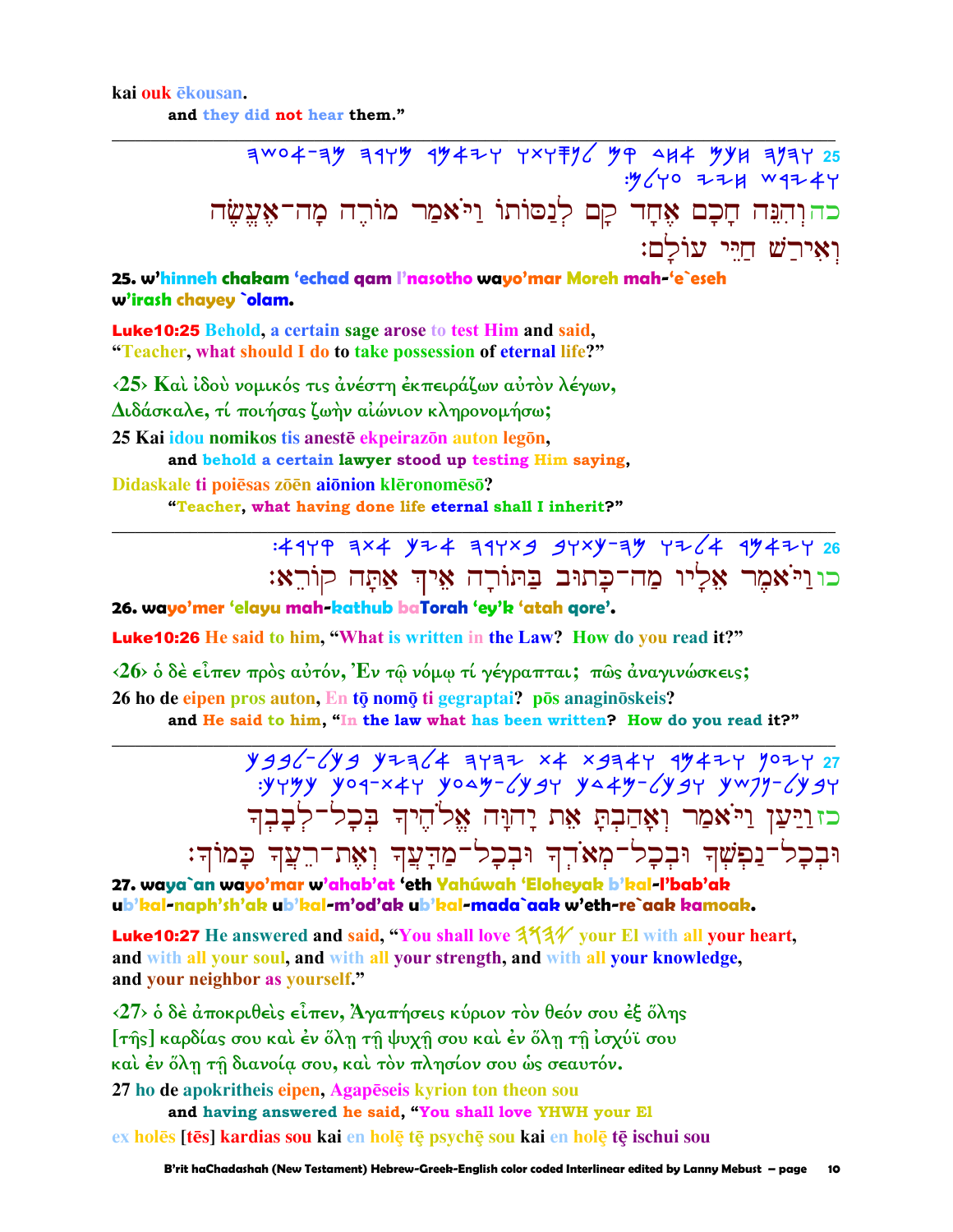from all your heart and with all your soul and with all your strength kai en holē tē dianoja sou, kai ton plēsion sou hōs seauton. and with all your mind, and your neighbor as yourself."

> כחולאמר אליו כו השיבות עשה־זאת וחיה:

28. wayo'mer 'elayu ken heshibotah `aseh-zo'th wech'veh.

Luke10:28 He said to him, "You have answered well. Do this and you shall live."

 $\langle 28 \rangle$  είπεν δέ αύτ $\hat{\omega}$ , Όρθως άπεκρίθης· τούτο ποίει και ζήση.

28 eipen de autō, Orthōs apekrithēs; touto poiei kai zēsē.

and He said to him, "You have answered correctly. Do this and you shall live."

 $7294$  443 244 0W432-64 44424 948236 274 4434 29 כטוהוא חַפִּץ לְהִצְטַהֵק וַיֹּאמֶר אֱל־יַהוּשָׁעַ וּמִי הוּא רֵעִי:

29. w'hu' chaphets l'hits'tadea wayo'mer 'el-Yahushuà umi hu' re`i.

**Luke 10:29** But he desired to justify himself so he said to  $\text{OW44}\},$ "And who is my neighbor?"

<29> δ δέ θέλων δικαιώσαι έαυτόν είπεν πρός τον Ίησουν,

Και τίς έστίν μου πλησίον;

29 ho de thelon dikaiosai heauton eipen pros ton Iesoun, Kai tis estin mou plesion?

but wanting to justify himself he said to Yahushua, "And who is my neighbor?"

YHZ426 MGWY4ZY 44Z 4H4 WZ4 4Y4ZY OWY7Z YOZY 30  $\frac{1}{2}$   $\frac{1}{2}$   $\frac{1}{2}$   $\frac{1}{2}$   $\frac{1}{2}$   $\frac{1}{2}$   $\frac{1}{2}$   $\frac{1}{2}$   $\frac{1}{2}$   $\frac{1}{2}$   $\frac{1}{2}$   $\frac{1}{2}$   $\frac{1}{2}$   $\frac{1}{2}$   $\frac{1}{2}$   $\frac{1}{2}$   $\frac{1}{2}$   $\frac{1}{2}$   $\frac{1}{2}$   $\frac{1}{2}$   $\frac{1}{2}$   $\frac{1}{2}$  <u>לויַעַן יַהוּשָׁעַ וַיֹּאמַר אַישׁ אָחַד יַרֵד מִירוּשַׁלַיִם לִירִיחוֹ</u> וְנַפַל בִּיהֵי שֹׁהֲדִים וְהֵם הִפְשִׁיטָהוּ וְגַם־פִּצָעָהוּ וַיַּעַזְבוּ אוֹתוֹ וְהוּא עוֹמֵד בִּין־מָוֶת לַחַיִּים וַיֵּלְכוּ לַהֵם:

30. waya`an Yahushuà wayo'mar 'ish 'echad yarad miYrushalam liYricho w'naphal bidey shodadim w'hem hiph'shituhu w'gam-p'tsa`uhu waya`az'bu 'otho w'hu' `omed beyn-maweth lachayim wayel'ku lahem.

Luke10:30 OW534 answered and said, "A certain man went down from Yerushalam to Yericho, and he fell into the hands of robbers. They stripped him and also wounded him, and abandoned him. As he remained between the dead and the life, they walked on."

<30> ύπολαβών ο Ίησους είπεν, Άνθρωπός τις κατέβαινεν από Ίερουσαλήμ

είς 'Ιεριχώ και λησταις περιέπεσεν, οι και εκδύσαντες αυτόν

καὶ πληγὰς ἐπιθέντες ἀπῆλθον ἀφέντες ἡμιθανῆ.

30 hypolabon ho Iesous eipen, Anthropos tis katebainen apo Ierousalem

having replied, Yahushua said, "A certain man was coming down from Jerusalem eis Ierichō kai lēstais periepesen, hoi kai ekdysantes auton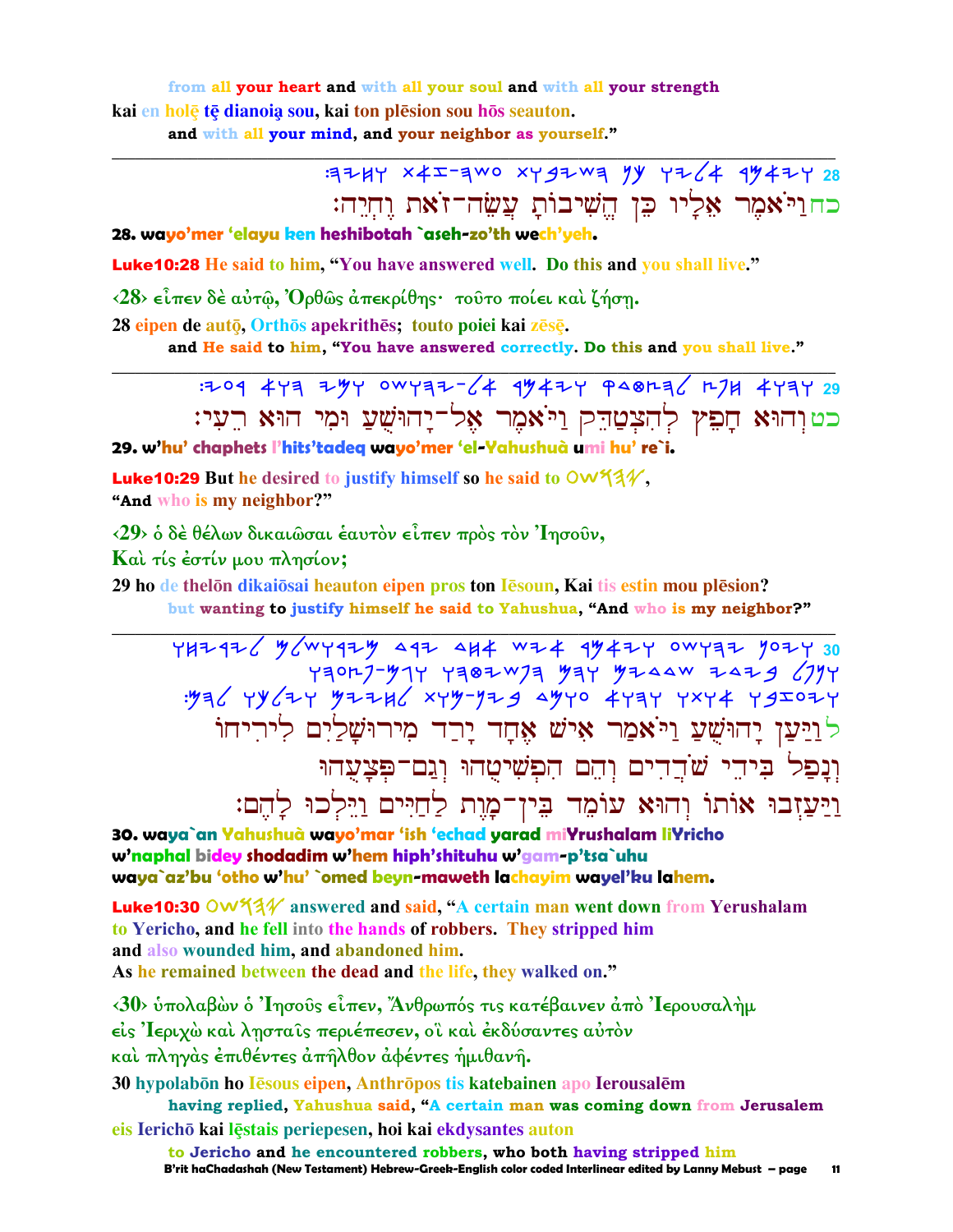### kai plēgas epithentes apēlthon aphentes hēmithanē. and having inflicted blows they went away having left him half dead."

4733 9449 442 444 974 73199 4927 31 :42 LOW 49024 YX4 4924 לאַוַיִּקֶר מִקְרֵהוּ כֹּהֵן אֶחָד יָרַד בַּהֶרֶךְ הַהוּא <u>וירא אתו ויעבר מעליו:</u>

31. wayiger mig'rehu kohen 'echad yarad badere'k hahu' wayar' 'otho waya`abor me`alayu.

**Luke10:31 "A certain priest happened by a coincidence going down on that road.** He saw him and passed over him."

<31> κατά συγκυρίαν δέ ίερεύς τις κατέβαινεν έν τη όδω έκείνη και ίδών αύτον αντιπαρήλθεν·

31 kata svgkvrian de hiereus tis katebainen en tē hodō ekeinē

"by chance and a certain priest was coming down by that way

kai idōn auton antiparēlthen;

and having seen him he passed by on the other side."

W177 747 742 276 1997 744 1997 744 1997<br>۲+4 7×4 7+900 1907: לבוִכֵן גַּם־אָישׁ לֵוִי נִקְרַה בַּמֲקוֹם וַיִּגַּשׁ וירא אתו ויעבר מעליו:

32. w'ken gam-'ish Lewi niq'rah bamaqom wayigash wayar' 'otho waya`abor me`alayu.

**Luke 10:32 "Likewise a Lewi man also came to the place** and approached and saw him but passed over him."

<32> δμοίως δέ και Λευίτης [γενόμενος] κατά τον τόπον έλθών και ίδών άντιπαρήλθεν.

32 homoios de kai Leuites [genomenos] kata ton topon elthon

"and likewise also a Levite having happened upon the place, having come

kai idōn antiparēlthen.

and having seen, he passed by on the other side."

726 4924 9949 964 7749 9747 33<br>744 744 744 7944 794: לגוְהִנֵּה שֹׁמְרוֹנִי הֹלֵ<mark>וְד בַ</mark>הֶרֶךְ וַיָּבֹא עָלָיו <u>וירא אתו ויחמו מעיו:</u>

33. w'hinneh Shom'roni hole'k badere'k wayabo' `alayu wayar' 'otho wayehemu me`ayu.

**Luke10:33 "Behold, a Shomtoni was walking on a road. He came upon him** and saw him and he felt moved."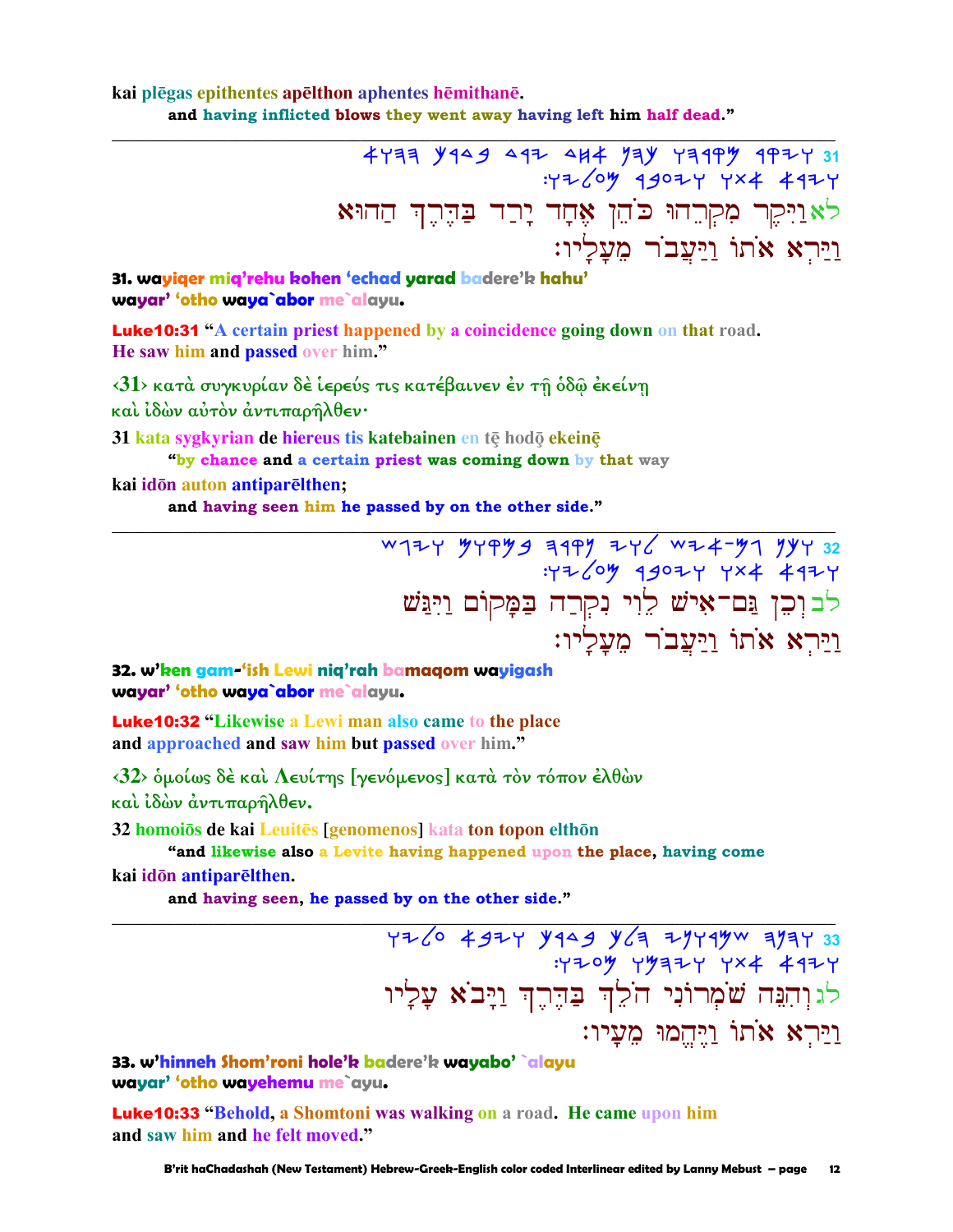<33> Σαμαρίτης δέ τις όδεύων ήλθεν κατ' αύτον και ίδων έσπλαγχνίσθη,

33 Samarites de tis hodeuon elthen kat' auton

"Samaritan but a certain traveling came upon him

## kai idōn esplagchnisthē

and having seen him, he was filled with compassion,"

 $7724$   $79949$   $9947724$   $72017-x4$   $9877$   $724$   $147434$  $Y=775/97/97/977/4$   $Y=79/97/977$   $Y=77/977/977$ לד וַיִּבִּשׁ אָלַיו וַיִּחִבַּשׁ אֶת־פִּצָעָיו וַיִסוּכֵם בִּשָׁמֵן וָיָיִן וַיַּרְכִּיבֵהוּ עֲלֹדבְהֶמְתוֹ וַיּוֹלִיכֵהוּ אֱלֹדהֲמָלוֹן וַיִּכֲלִכְלֶהוּ:

34. wayigash 'elayu wayech'bash 'eth-p'tsa`ayu way'sukem b'shemen wayayin wayar'kibehu `al-b'hem'to wayolikehu 'el-hamalon way'kal'k'lehu.

**Luke10:34** "He approached him and bandaged his wounds and poured to them in oil and wine. He put him on his beast, and led him to an inn, and provided for him."

<34> και προσελθών κατέδησεν τα τραύματα αύτου έπιχέων έλαιον και οίνον, έπιβιβάσας δέ αὐτὸν ἐπὶ τὸ ἴδιον κτῆνος ἤγαγεν αὐτὸν εἰς πανδοχεῖον και έπεμελήθη αύτου.

34 kai proselthōn katedēsen ta traumata autou epicheōn elaion

"and having approached he bandaged his wounds pouring over them oil kai oinon, epibibasas de auton epi to idion ktēnos ēgagen auton

and wine, and having placed him upon his own animal, he brought him eis pandocheion kai epemelēthē autou.

to an inn and cared for him."

 $77696$  yr 1936 yr 1974 a yw 42 hau yofig x 14 y 14 15<br>Yz 10 42 hadd yr 1947 yr 1944 a yn 1942 yr 1944  $.96$   $.99$   $\sqrt{w}$  +  $7.99$   $\sqrt{4}$ להולִמָּחָרָת בִּנָסְעוֹ הוֹצִיא שָׁנֵי דִינָרִים וַיִּתְּנֵם לְבַעַל הַמָּלוֹן וַיֹּאמַר כַּלְכֶל אוֹתוֹ וְאָת אֱשֶׁר תּוֹסִיף עוֹד לְהוֹצִיא עַלַיו אֲנִי בִשׁוּבִי אֲשַׁלְמֶנּוּ לַדְ:

35. w'lamacharath b'nas'`o hotsi' sh'ney dinarim wayit'nem l'ba`al hamalon wayo'mar kal'kel 'otho w'eth 'asher tosiph `od l'hotsi' `alayu 'ani b'shubi 'ashal'menu l'ak.

**Luke10:35 "On the morrow when he traveled, he brought out two denarii** and gave them to the owner of the inn. He said, 'Provide for him; and whatever more you spend on him. I shall repay you when I return."

<35> και έπι την αύριον έκβαλών έδωκεν δύο δηνάρια τω πανδοχεί και είπεν,

Επιμελήθητι αύτου, και δ τι αν προσδαπανήσης έγω

έν τῶ ἐπανέρχεσθαί με ἀποδώσω σοι.

35 kai epi tēn aurion ekbalōn edōken duo dēnaria tō pandochei "and on the next day having taken out, he gave two denarii to the inn keeper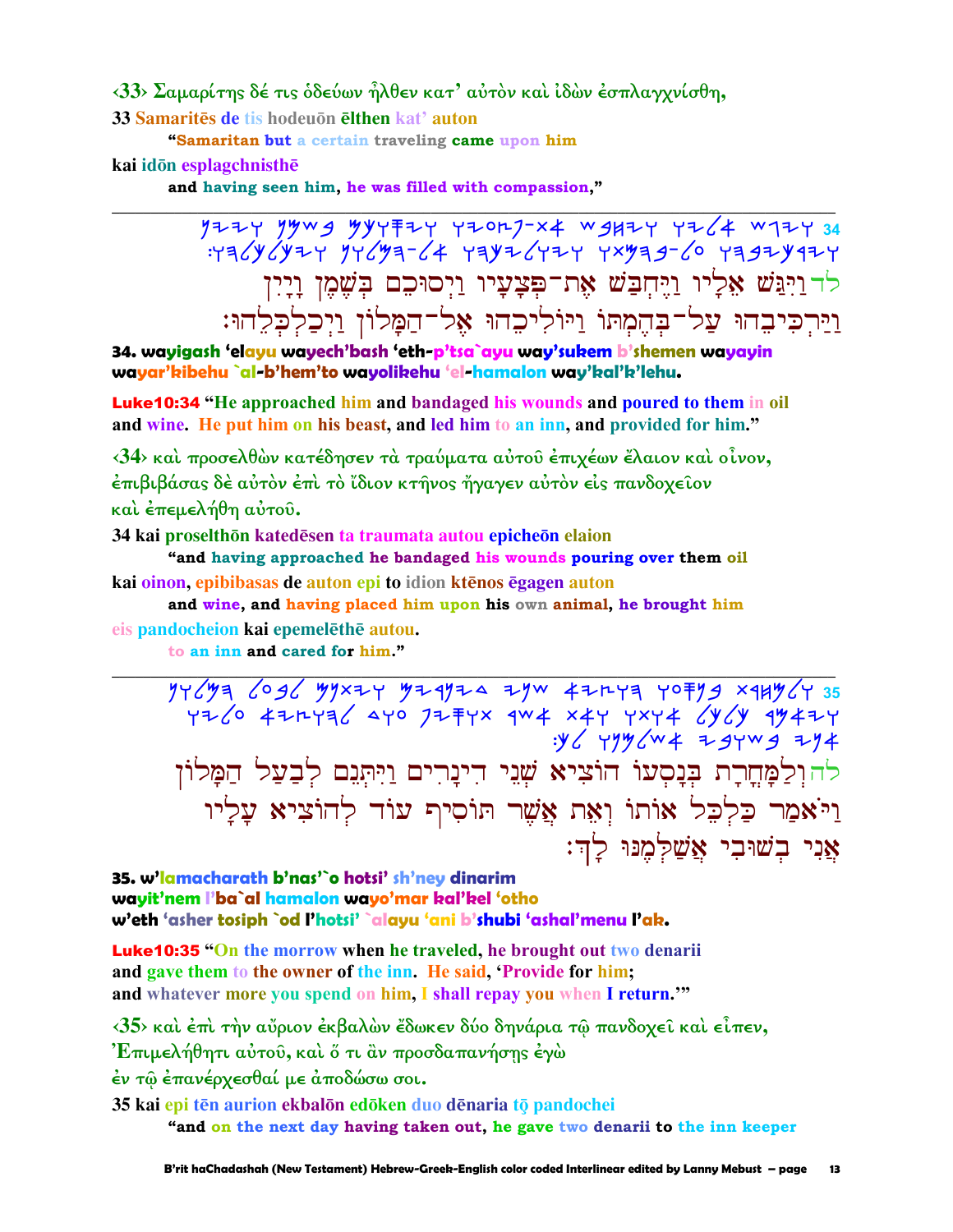kai eipen, Epimelēthēti autou, kai ho ti an prosdapanēsēs egō

and said, take care of him, and whatever you spend in addition I.

en tō epanerchesthai me apodōsō soi.

when I return, shall repay you."

: y z 44w = z 4z 3 (7) 6 9 y z y z 0g = z = = w (w = - y = x = x 0 y 36 לוּ וְעַתָּה מִי מִן־הַשָּׁלֹשָׁה הָיָה בִעִינֵיךְ רֵעַ לַנֹּבֵל בִּידֵי הַשֹּׂדֵדִים: 36. w<sup>1</sup>atah mi min-hash'Ishah hayah b'`eyneyak re`a lanophel bidey hashodadim.

**Luke10:36 "Now, who of these three was a fellow in your eyes to the one who fell** into the hands of the robbers?"

<36> τίς τούτων των τριών πλησίον δοκεί σοι γεγονέναι του έμπεσόντος είς τούς ληστάς;

36 tis toutōn tōn triōn plēsion dokei soi gegonenai

"who of these three a neighbor seems to you to have become

tou empesontos eis tous lęstas?

to the one having fallen in among the robbers?"

 $y'$  owyaz yz 4 99424 47117 24 790 700 94427 37  $3x + y_1 y - 3x_1$ לזוַיֹּאמֶר הָעֹשָׂה עִמּוֹ אָת־הֵחַםָּד וַיֹּאמֶר אַלַיו יַהוּשָׁעַ לֵדְ <u>וַעֲשָׂה־כֵן נַּם־אָתָּה:</u>

37. wayo'mer ha`oseh `imo 'eth-hechased wayo'mer 'elayu Yahushuà le'k wa`aseh-ken gam-'atah.

Luke10:37 He said, "The one who carried out the mercy toward him." OW534 said to him, "Go and do likewise yourself."

 $\langle 37 \rangle$  ο δέ είπεν,  $\langle 0 \rangle$  ποιήσας το έλεος μετ' αύτου.

είπεν δέ αύτω ο Ίησους, Πορεύου και σύ ποίει ομοίως.

37 ho de eipen, Ho poiesas to eleos met' autou, eipen de auto ho Iesous,

and he said, the one having shown mercy on him. and said to him Yahushua,

Poreuou kai sy poiei homoiōs.

"Go and you do likewise."

XH4 AW4Y 4H4 174-64 4924 5079 2777 38  $7779 - 64$  YXY4 37 74 4 x 4 3 3 4 y לחויהי בנסעם ויבא אל־כפר אחד ואשה אחת וּשׁמה מרתא אספה אותו אל־ביתה:

38. way'hi b'nas'`am wayabo' 'el-k'phar 'echad w'ishah 'achath ush'mah Mar'tha' 'as'phah 'otho 'el-beythah.

**Luke10:38** And it came to pass as they traveled, He came to a certain village. and a certain woman named Martha took Him into her house.

 $\langle 38 \rangle$  Έν δέ τω πορεύεσθαι αύτους αύτος είσηλθεν είς κώμην τινά·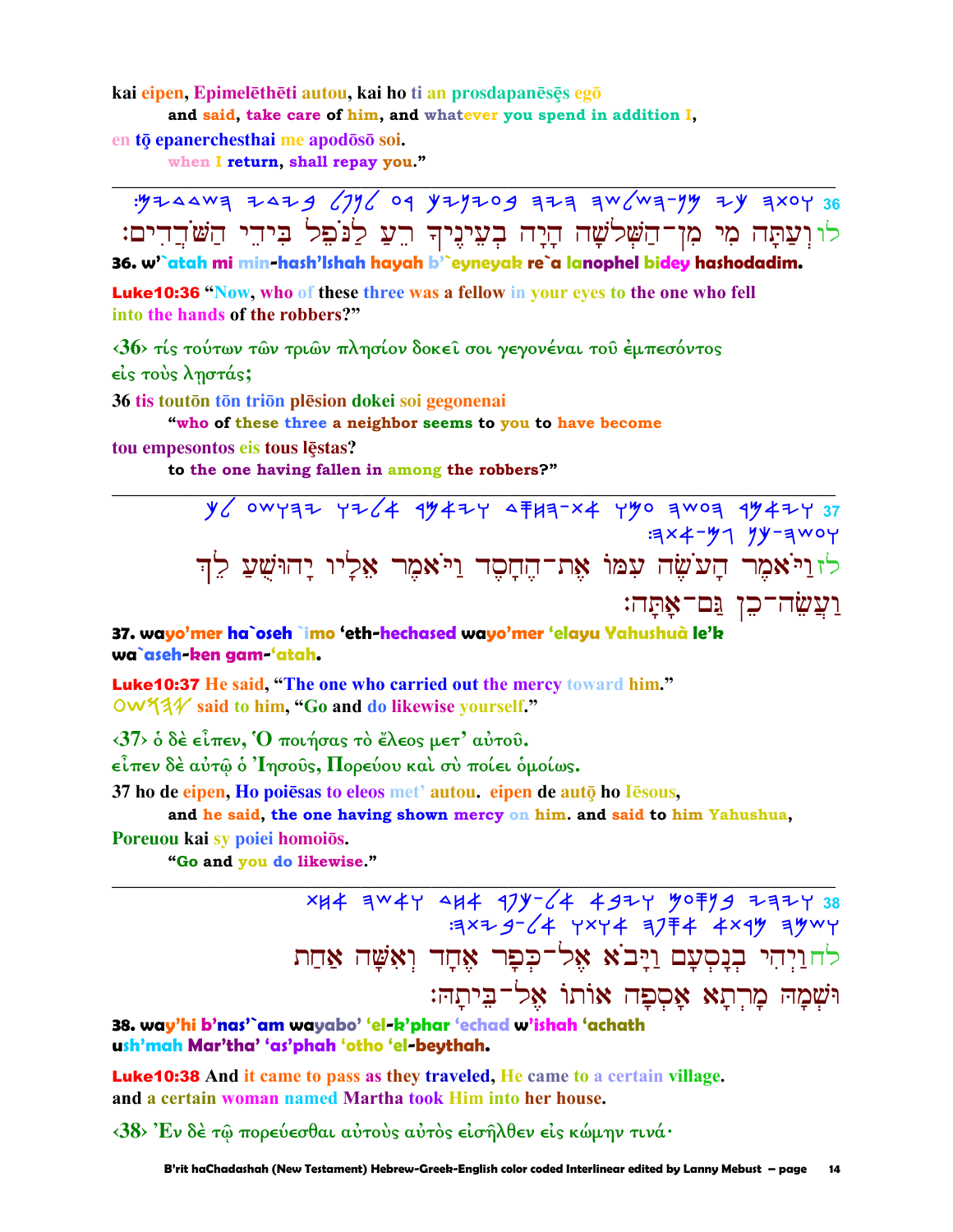γυνή δέ τις ονόματι Μάρθα υπεδέξατο αυτόν.

38 En de tō poreuesthai autous autos eisēlthen eis kōmēn tina;

and while they went He entered into a certain village.

gynē de tis onomati Martha hypedexato auton.

Woman and a certain by the name Martha received Him.

לטולה אחות ושמה מרים אֲשֶׁר יָשְׁבָה לְרַגְלֵי יָהוּשֵׁעַ לִשְׁמֹעַ א<sub>ָ</sub>ל־הִבָרוֹ:

39. w'lah 'achoth ush'mah Mir'yam 'asher yash'bah l'rag'ley Yahushuà lish'mo`a 'el-d'baro.

Luke10:39 She had a sister named Miryam who sat at the feet of OW53V to listen to His word.

 $\langle 39 \rangle$  και τήδε ήν άδελφή καλουμένη Μαριάμ, [ή]

και παρακαθεσθείσα πρός τους πόδας του κυρίου ήκουεν τον λόγον αύτου.

39 kai tēde ēn adelphē kaloumenē Mariam, [hē] kai parakathestheisa

and to this woman was a sister being called Mary, who also having sat down beside pros tous podas tou kyriou ekouen ton logon autou.

at the feet of the Master was listening to His word.

 $464$  yzwx  $464$  qy  $4 \times 4$  w  $1 \times 4$  axy qw  $919$  and  $1 \times 4$  x  $1 \times 4$  $7496$  xqw6 zyxgIo zxyk4 qw4 zya4 yg6-60  $: 7 - 9 - 9$   $9 - 8 - 12$   $1 - 49 - 49 + 12$ מוּמַרְתַא יַגִעָה בְּרֹב שֶׁרוּתַהּ וַתְּנַּשׁ וַתּאֹמֶר הֲלֹא תַשִּׂים עַל־לִבְךָ אֲדֹנִי אֲשֶׁר אֲחוֹתִי עֲזָבַתְנִי לְשָׁרֵת לְבַדִּי אֱמַר־נַא אֶלֵיהַ וְתְתְמַדִּ־בִּי:

40. uMar'tha' yag'`ah b'rob sheruthah watigash wato'mer halo' thasim `al-lib'ak 'Adoni 'asher 'achothi `azabath'ni l'shareth l'badi 'emar-na' 'eleyah w'thith'ma'k-bi.

**Luke10:40** Martha was worn out by serving so much, so she approached Him and said, "My Adon, do You not place it on your heart, that my sister has abandoned to serve alone? Please tell her to lend me some support."

<40> ή δέ Μάρθα περιεσπάτο περί πολλήν διακονίαν·

έπιστασα δέ είπεν, Κύριε, οὐ μέλει σοι ὅτι ή ἀδελφή μου μόνην με

κατέλιπεν διακονεῖν; εἰπὲ οὖν αὐτῆ ἴνα μοι συναντιλάβηται.

40 hē de Martha periespato peri pollēn diakonian; epistasa de eipen,

but Martha was being distracted about much service and having stood by she said, Kyrie, ou melei soi hoti hē adelphē mou monēn me katelipen diakonein?

"Master, is it of no concern to you that my sister alone me left to serve? eipe oun autē hina moi synantilabētai.

Speak, then, to her that she may help me."